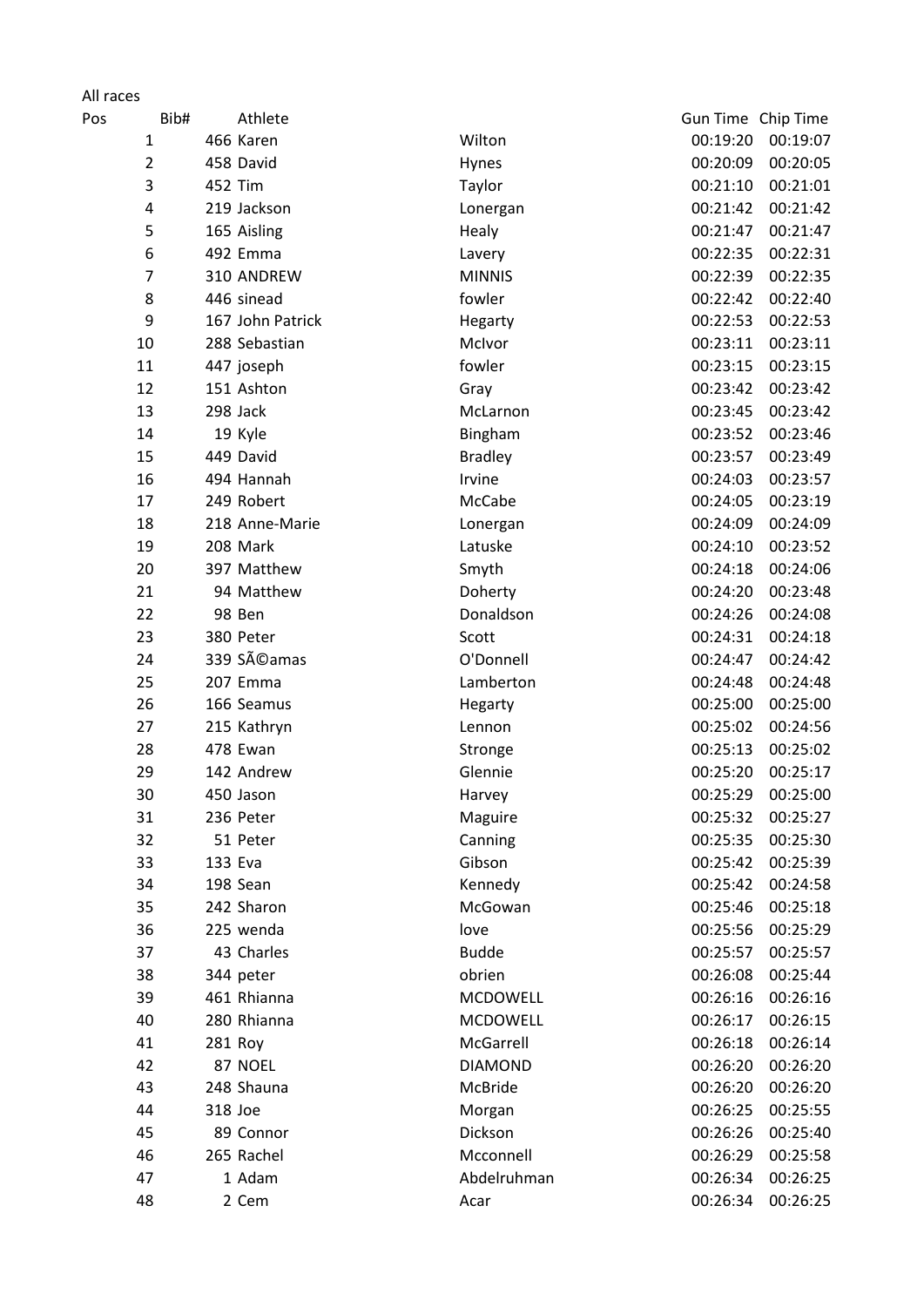| 49 |         | 357 Kotryna     | Pliaugaite   | 00:26:35 | 00:26:29 |
|----|---------|-----------------|--------------|----------|----------|
| 50 | 465 Ian |                 | McEachern    | 00:26:48 | 00:26:37 |
| 51 |         | 71 Liam         | Creagh       | 00:26:55 | 00:26:26 |
| 52 |         | 78 Mariead      | Curran       | 00:26:55 | 00:26:47 |
| 53 |         | 299 Charlie     | McLarnon     | 00:27:01 | 00:26:59 |
| 54 |         | 257 Robert      | McClure      | 00:27:03 | 00:27:01 |
| 55 |         | 170 Gail        | Henderson    | 00:27:07 | 00:26:59 |
| 56 |         | 251 Rachel      | Mccann       | 00:27:22 | 00:27:12 |
| 57 |         | 464 Cathy       | McEachern    | 00:27:23 | 00:27:13 |
| 58 |         | 307 David       | Mcwhirter    | 00:27:24 | 00:27:13 |
| 59 |         | 252 Clare       | McCarron     | 00:27:24 | 00:27:17 |
| 60 |         | <b>503 DESI</b> | <b>DERBY</b> | 00:27:25 | 00:27:18 |
| 61 |         | 226 Julie       | Lowry        | 00:27:25 | 00:27:18 |
| 62 |         | 315 Jack        | Moore        | 00:27:29 | 00:27:07 |
| 63 |         | 12 Thomas       | <b>Bates</b> | 00:27:38 | 00:27:20 |
| 64 |         | 10 Edwin        | <b>Bates</b> | 00:27:39 | 00:27:19 |
| 65 |         | 204 Mateusz     | Kobiera      | 00:27:54 | 00:27:54 |
| 66 |         | 313 Damian      | Moore        | 00:27:55 | 00:27:06 |
| 67 |         | 474 Jamie       | Brown        | 00:27:56 | 00:27:22 |
| 68 |         | 451 Tim         | Mahood       | 00:27:57 | 00:27:34 |
| 69 |         | 24 Annette      | Blaney       | 00:28:02 | 00:28:00 |
| 70 |         | 463 Reginald    | Vellem       | 00:28:03 | 00:27:34 |
| 71 |         | 66 Lauren       | Corbett      | 00:28:05 | 00:28:00 |
| 72 |         | 396 Michael     | Smyth        | 00:28:08 | 00:27:55 |
| 73 |         | 253 Sean        | McCarron     | 00:28:10 | 00:28:03 |
| 74 |         | 233 PATRICK     | MAGEE        | 00:28:15 | 00:27:29 |
| 75 |         | 499 Shane       | Rainey       | 00:28:16 | 00:28:06 |
| 76 |         | 231 Rachel      | Lyons        | 00:28:19 | 00:27:47 |
| 77 |         | 493 Marc        | Gilbert      | 00:28:26 | 00:27:49 |
| 78 |         | 124 Kevin       | Gallagher    | 00:28:27 | 00:27:58 |
| 79 |         | 224 BlÄjthnaid  | Loughran     | 00:28:30 | 00:28:11 |
| 80 |         | 286 Sam         | Mcilwaime    | 00:28:30 | 00:28:19 |
| 81 |         | 256 Clare       | McClelland   | 00:28:31 | 00:28:31 |
| 82 |         | 44 Elizabeth    | <b>Budde</b> | 00:28:31 | 00:28:31 |
| 83 |         | 431 Robert      | Horvath      | 00:28:38 | 00:28:23 |
| 84 |         | 432 Charlie     | Buchanan     | 00:28:38 | 00:28:24 |
| 85 |         | 358 John        | Potts        | 00:28:39 | 00:28:39 |
| 86 |         | 223 Gerard      | Loughran     | 00:28:42 | 00:28:23 |
| 87 |         | 259 Dylan       | McCluskey    | 00:28:43 | 00:27:57 |
| 88 |         | 112 Raymond     | Findlay      | 00:28:44 | 00:27:57 |
| 89 |         | 409 Nolene      | Trainor      | 00:28:44 | 00:28:10 |
| 90 |         | 67 Martin       | Coulter      | 00:28:50 | 00:28:20 |
| 91 |         | 395 Harry       | Smyth        | 00:28:50 | 00:28:45 |
| 92 |         | 327 Colleen     | Murnion      | 00:28:53 | 00:28:48 |
| 93 |         | 137 Stephen     | Giles        | 00:28:56 | 00:28:50 |
| 94 |         | 444 Nick        | Maltman      | 00:29:00 | 00:28:33 |
| 95 |         | 443 Hannah      | Maguire      | 00:29:00 | 00:28:33 |
| 96 |         | 418 Paul        | Weir         | 00:29:06 | 00:29:03 |
| 97 |         | 107 Anthony     | Edwards      | 00:29:11 | 00:29:09 |
| 98 |         | 239 Leo         | Mansell      | 00:29:11 | 00:28:40 |
|    |         |                 |              |          |          |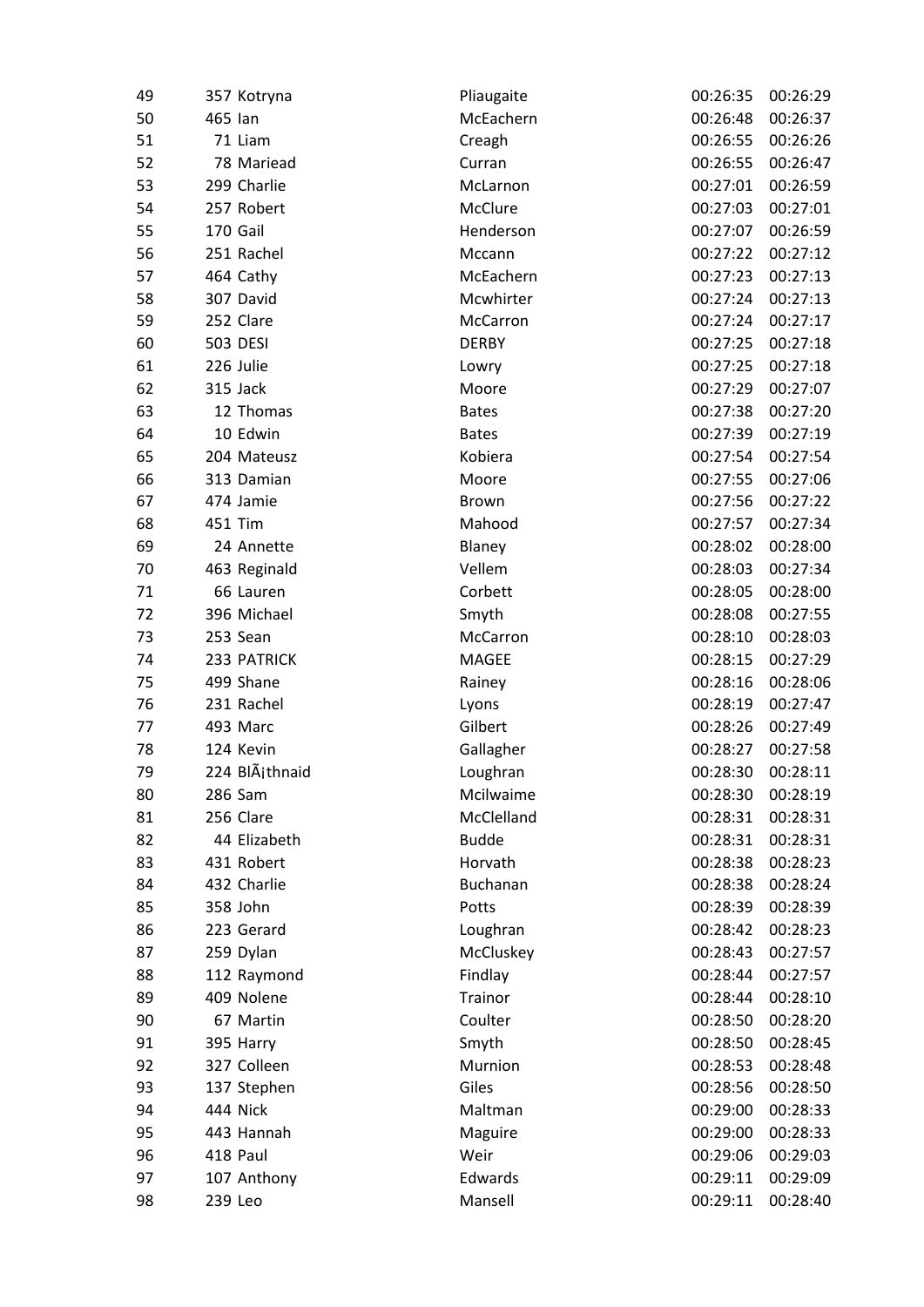| 99  | 279 TRACEY    | <b>MCDOWELL</b> | 00:29:12 | 00:29:10 |
|-----|---------------|-----------------|----------|----------|
| 100 | 414 Lynn      | Wallace         | 00:29:17 | 00:29:02 |
| 101 | 406 Karen     | Thompson        | 00:29:18 | 00:29:09 |
| 102 | 433 LYNETTE   | KILLEN          | 00:29:20 | 00:29:17 |
| 103 | 11 Patrick    | <b>Bates</b>    | 00:29:28 | 00:29:05 |
| 104 | 314 Alex      | Moore           | 00:29:28 | 00:29:05 |
| 105 | 292 Jenna     | Mckeown         | 00:29:32 | 00:29:15 |
| 106 | 174 Courtney  | Hill            | 00:29:37 | 00:28:51 |
| 107 | 354 Ben       | Peake           | 00:29:40 | 00:29:28 |
| 108 | 55 Carla      | Carson          | 00:29:40 | 00:29:40 |
| 109 | 467 Yolande   | Wilson          | 00:29:48 | 00:29:00 |
| 110 | 293 Jessica   | Mckeown         | 00:29:48 | 00:29:31 |
| 111 | 258 Chloe     | McCluskey       | 00:29:51 | 00:29:06 |
| 112 | 241 Becca     | Martin          | 00:29:51 | 00:29:38 |
| 113 | 26 David      | Boyd            | 00:29:52 | 00:29:12 |
| 114 | 489 Alne      | McGoldrick      | 00:29:53 | 00:29:37 |
| 115 | 246 Richard   | Mcaleese        | 00:29:55 | 00:29:17 |
| 116 | 132 NICOLE    | <b>GIBSON</b>   | 00:29:58 | 00:29:55 |
| 117 | 500 Sarah     | Hallahan        | 00:29:59 | 00:29:47 |
| 118 | 462 Dolores   | Mullen          | 00:30:01 | 00:29:27 |
| 119 | 308 Raymond   | Millar          | 00:30:02 | 00:29:43 |
| 120 | 157 Barbara   | Hamilton        | 00:30:28 | 00:30:21 |
| 121 | 70 Stephen    | Crawford        | 00:30:29 | 00:30:22 |
| 122 | 453 Mary Anne | Macalino        | 00:30:31 | 00:29:36 |
| 123 | 376 Ruth      | Russell         | 00:30:42 | 00:30:37 |
| 124 | 374 John      | Robinson        | 00:30:45 | 00:30:40 |
| 125 | 96 Zoe        | Donaldson       | 00:30:45 | 00:30:27 |
| 126 | 375 Ty        | Robinson        | 00:30:45 | 00:30:40 |
| 127 | 497 Marie     | Glover          | 00:30:46 | 00:30:40 |
| 128 | 434 Natalie   | <b>MCAULEY</b>  | 00:30:52 | 00:30:49 |
| 129 | 59 Tommy      | Cheng           | 00:30:53 | 00:30:47 |
| 130 | 425 David     | Kelly           | 00:31:00 | 00:30:34 |
| 131 | 260 Natalie   | McConaghie      | 00:31:01 | 00:30:34 |
| 132 | 337 Laoise    | O'Connor        | 00:31:01 | 00:30:33 |
| 133 | 399 neil      | speers          | 00:31:01 | 00:30:14 |
| 134 | 263 Caoimhe   | McConnell       | 00:31:02 | 00:30:33 |
| 135 | 317 Gary      | Moore           | 00:31:03 | 00:30:30 |
| 136 | 40 Kara       | Brown           | 00:31:04 | 00:30:30 |
| 137 | 21 Carolyn    | <b>Black</b>    | 00:31:05 | 00:30:18 |
| 138 | 13 sara       | beggs           | 00:31:07 | 00:31:03 |
| 139 | 14 aimee      | beggs           | 00:31:07 | 00:31:04 |
| 140 | 244 Aine      | <b>McManus</b>  | 00:31:17 | 00:31:08 |
| 141 | 54 Sinead     | Carson          | 00:31:18 | 00:31:09 |
| 142 | 106 Lyndsey   | Dyer            | 00:31:19 | 00:31:11 |
| 143 | 83 Owen       | Dempster        | 00:31:20 | 00:30:45 |
| 144 | 82 Mary       | Dempster        | 00:31:21 | 00:30:47 |
| 145 | 81 Bob        | Dempster        | 00:31:21 | 00:30:46 |
| 146 | 177 Stuart    | Hill            | 00:31:27 | 00:30:41 |
| 147 | 232 Phil      | Madge           | 00:31:29 | 00:31:00 |
| 148 | 140 Aisling   | Gilleece        | 00:31:32 | 00:31:21 |
|     |               |                 |          |          |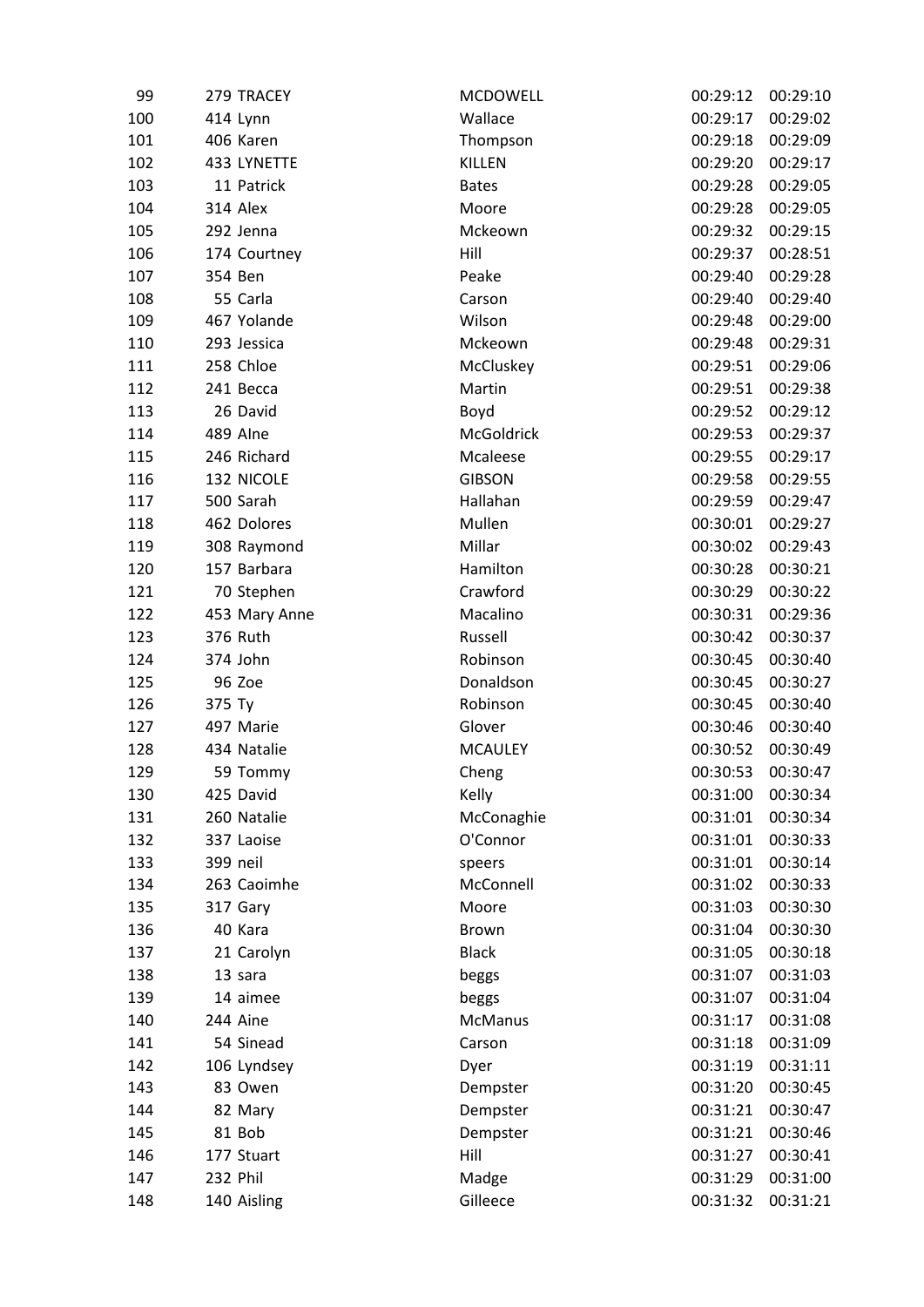| 149 | 479 Zara     | Haddock       | 00:31:34 | 00:31:11 |
|-----|--------------|---------------|----------|----------|
| 150 | 65 Edele     | Copeland      | 00:31:35 | 00:30:48 |
| 151 | 359 Jacob    | Potts         | 00:31:41 | 00:31:34 |
| 152 | 139 Cara     | Gilleece      | 00:31:43 | 00:31:33 |
| 153 | 61 Rachel    | Collins       | 00:31:47 | 00:31:18 |
| 154 | 42 Gail      | Brownlow      | 00:32:01 | 00:31:13 |
| 155 | 93 Dean      | Dodds         | 00:32:02 | 00:31:15 |
| 156 | 4 Beth       | Adams         | 00:32:12 | 00:32:06 |
| 157 | 176 Lisa     | Hill          | 00:32:13 | 00:31:27 |
| 158 | 209 Lucy     | Latuske       | 00:32:14 | 00:31:57 |
| 159 | 505 Eve      | Boal          | 00:32:19 | 00:32:16 |
| 160 | 504 Jonathan | Boal          | 00:32:20 | 00:32:16 |
| 161 | 352 Glen     | Parker        | 00:32:27 | 00:32:01 |
| 162 | 182 Clara    | Hodkinson     | 00:32:28 | 00:32:10 |
| 163 | 194 Rachel   | Keating       | 00:32:30 | 00:32:03 |
| 164 | 138 Riley    | Giles         | 00:32:33 | 00:32:24 |
| 165 | 136 Karen    | Giles         | 00:32:34 | 00:32:25 |
| 166 | 459 Lauren   | Penman        | 00:32:36 | 00:32:33 |
| 167 | 496 Ruth     | Hendry        | 00:32:38 | 00:32:17 |
| 168 | 39 Nancy     | Brown         | 00:32:40 | 00:32:06 |
| 169 | 20 Joanna    | <b>Birch</b>  | 00:32:41 | 00:32:07 |
| 170 | 190 DENISE   | <b>HUTTON</b> | 00:32:43 | 00:32:36 |
| 171 | 331 Angela   | Nelson        | 00:32:43 | 00:32:16 |
| 172 | 278 Fredrick | Mcdowell      | 00:32:43 | 00:32:17 |
| 173 | 439 Aidy     | Dodds         | 00:32:51 | 00:32:16 |
| 174 | 438 Bernie   | Duffin        | 00:32:51 | 00:32:18 |
| 175 | 238 Jenny    | Mairs         | 00:32:55 | 00:32:23 |
| 176 | 407 Louise   | Tolerton      | 00:32:56 | 00:32:23 |
| 177 | 155 Kathy    | Hadden        | 00:32:56 | 00:32:24 |
| 178 | 328 Diane    | Murphy        | 00:32:57 | 00:32:23 |
| 179 | 291 Chloe    | Mckeown       | 00:33:03 | 00:32:46 |
| 180 | 195 Graham   | Keating       | 00:33:12 | 00:32:47 |
| 181 | 348 Claire   | Palmer        | 00:33:22 | 00:32:51 |
| 182 | 349 John     | Palmer        | 00:33:22 | 00:32:55 |
| 183 | 471 Leonie   | Megarity      | 00:33:23 | 00:32:33 |
| 184 | 390 JAMIE    | <b>SMITH</b>  | 00:33:24 | 00:32:59 |
| 185 | 202 Scot     | Knight        | 00:33:36 | 00:33:13 |
| 186 | 203 denise   | knight        | 00:33:37 | 00:33:14 |
| 187 | 401 Jean     | Stone         | 00:33:37 | 00:33:11 |
| 188 | 387 Zara     | Skillen       | 00:33:38 | 00:33:16 |
| 189 | 210 Niamh    | Latuske       | 00:33:40 | 00:33:25 |
| 190 | 353 James    | Parker        | 00:33:41 | 00:33:16 |
| 191 | 45 Megan     | <b>Butler</b> | 00:33:42 | 00:33:17 |
| 192 | 46 Kat       | Butler-Ward   | 00:33:43 | 00:33:17 |
| 193 | 351 Elaine   | Parker        | 00:33:50 | 00:33:25 |
| 194 | 502 ROSIE    | MCAULEYÂ      | 00:33:51 | 00:33:04 |
| 195 | 506 Aoife    | Boal          | 00:33:51 | 00:33:04 |
| 196 | 430 Megan    | King          | 00:33:52 | 00:33:33 |
| 197 | 338 Ennae    | O'Connor      | 00:33:55 | 00:33:26 |
| 198 | 235 Conala   | Maguire       | 00:33:55 | 00:33:27 |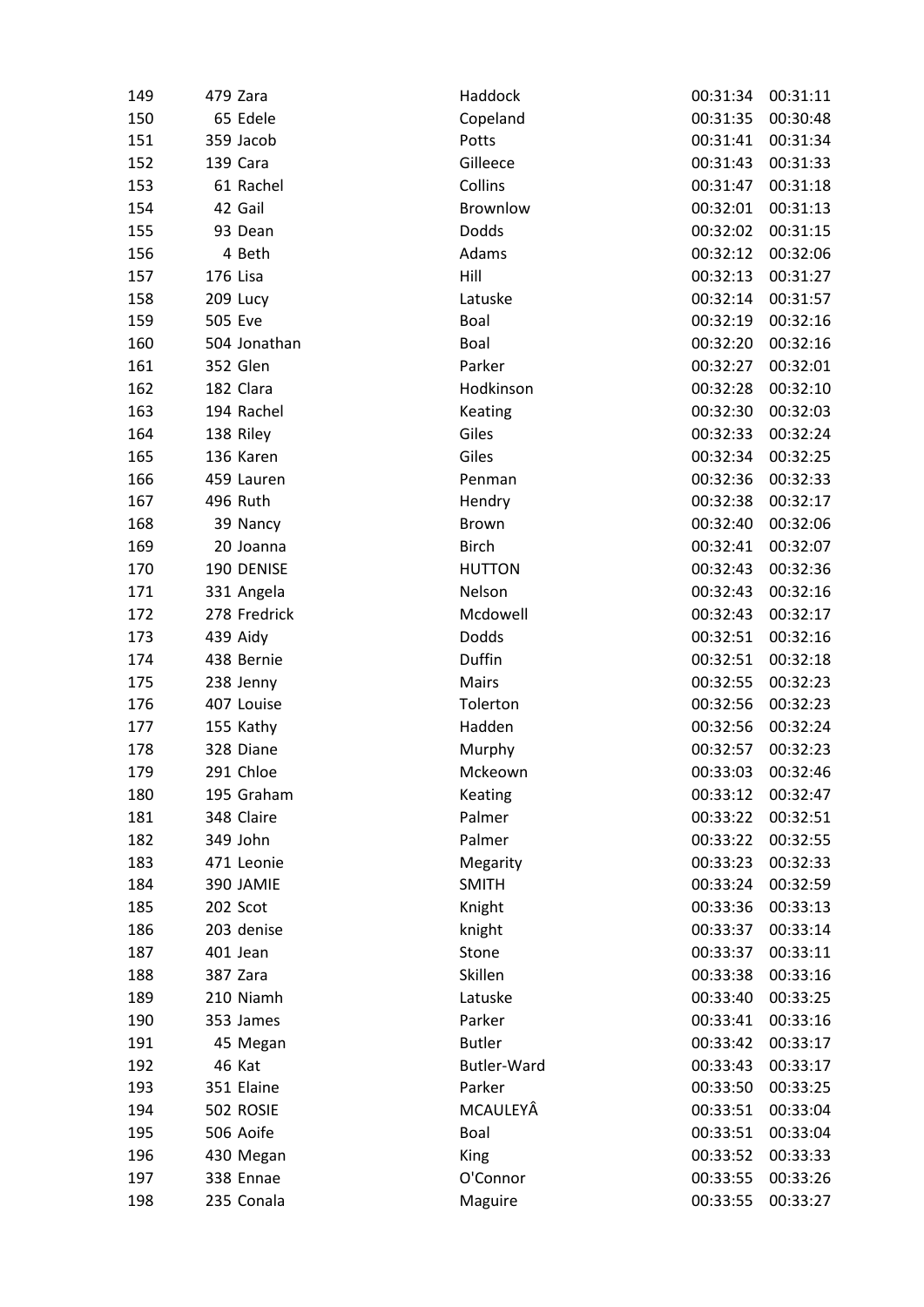| 199 | 15 Nicole       | Bell              | 00:33:56 | 00:33:38 |
|-----|-----------------|-------------------|----------|----------|
| 200 | 477 Sharon      | Carter            | 00:33:56 | 00:33:39 |
| 201 | 309 Lesley-ann  | Millar            | 00:33:57 | 00:33:37 |
| 202 | 122 Celia       | Friel             | 00:33:58 | 00:33:33 |
| 203 | 429 Diana       | King              | 00:33:58 | 00:33:40 |
| 204 | 154 Karen       | Gruhn             | 00:33:58 | 00:33:19 |
| 205 | 245 Ciara       | McAfee            | 00:33:59 | 00:33:20 |
| 206 | 91 Jen          | Dodds             | 00:33:59 | 00:33:39 |
| 207 | 420 Margaret    | Wilson            | 00:34:03 | 00:33:58 |
| 208 | <b>114 Elle</b> | Finnigan          | 00:34:04 | 00:33:16 |
| 209 | 90 Maria        | Diffley           | 00:34:06 | 00:33:28 |
| 210 | 410 Grainne     | <b>Travers</b>    | 00:34:08 | 00:33:52 |
| 211 | 448 Stephanie   | Millar            | 00:34:10 | 00:33:22 |
| 212 | 445 Sonia       | Dart              | 00:34:11 | 00:34:07 |
| 213 | 150 Michael     | Gorry             | 00:34:18 | 00:33:34 |
| 214 | 435 Diane       | Fairfield         | 00:34:23 | 00:33:40 |
| 215 | 287 Kelly       | McIntosh          | 00:34:34 | 00:34:09 |
| 216 | 405 Michelle    | Thompson          | 00:34:40 | 00:34:32 |
| 217 | 394 Kieran      | Smyth             | 00:34:51 | 00:34:27 |
| 218 | 386 Jessica     | Skillen           | 00:35:01 | 00:34:39 |
| 219 | 388 Abbie       | Skillen           | 00:35:01 | 00:34:38 |
| 220 | 156 Christopher | Hagan             | 00:35:20 | 00:34:45 |
| 221 | 99 Lochlann     | Donnelly          | 00:35:20 | 00:34:45 |
| 222 | 415 Shauna      | Warburton         | 00:35:27 | 00:35:22 |
| 223 | 60 Heather      | Coleman           | 00:35:28 | 00:35:09 |
| 224 | 381 Kathryn     | Scott             | 00:35:28 | 00:35:12 |
| 225 | 335 Chloe       | Newman            | 00:35:39 | 00:35:24 |
| 226 | 336 Adam        | Newman            | 00:35:41 | 00:35:25 |
| 227 | 422 Sharon      | Quinn             | 00:35:42 | 00:35:20 |
| 228 | 423 Carole      | McStravick        | 00:35:42 | 00:35:20 |
| 229 | 495 Eiméar      | Cassidy           | 00:35:47 | 00:35:36 |
| 230 | 214 Meabh       | Lenehan           | 00:35:47 | 00:35:38 |
| 231 | 333 David       | Newman            | 00:35:53 | 00:35:37 |
| 232 | 334 Peter       | Newman            | 00:35:53 | 00:35:37 |
| 233 | 272 Emily       | McCullough        | 00:36:02 | 00:35:57 |
| 234 | 404 Neil        | Taylor            | 00:36:05 | 00:35:50 |
| 235 | 274 Elaine      | McCullough        | 00:36:18 | 00:36:12 |
| 236 | 424 Sandra      | Walsh             | 00:36:23 | 00:35:52 |
| 237 | 306 Chris       | <b>McWatters</b>  | 00:36:24 | 00:35:45 |
| 238 | 220 SCARLETT    | LOUGHEAD          | 00:36:30 | 00:35:45 |
| 239 | 240 Ellie       | Martin            | 00:36:30 | 00:35:47 |
|     |                 |                   | 00:36:31 |          |
| 240 | 1346 Late       | Entry<br>Dennison |          | 00:36:27 |
| 241 | 86 Ryan         | Gilbert           | 00:36:31 | 00:35:46 |
| 242 | 135 Lyn         |                   | 00:36:32 | 00:36:17 |
| 243 | 217 Jennifer    | Lloyd             | 00:36:34 | 00:35:46 |
| 244 | 371 Katie       | Reid-Girvin       | 00:36:36 | 00:36:08 |
| 245 | 301 Judith      | Mclernon          | 00:36:37 | 00:35:55 |
| 246 | 221 Anthony     | Loughran          | 00:36:39 | 00:36:06 |
| 247 | 332 Rachael     | Nevin             | 00:36:44 | 00:36:22 |
| 248 | 237 Ruby        | Mahaffy           | 00:36:48 | 00:36:48 |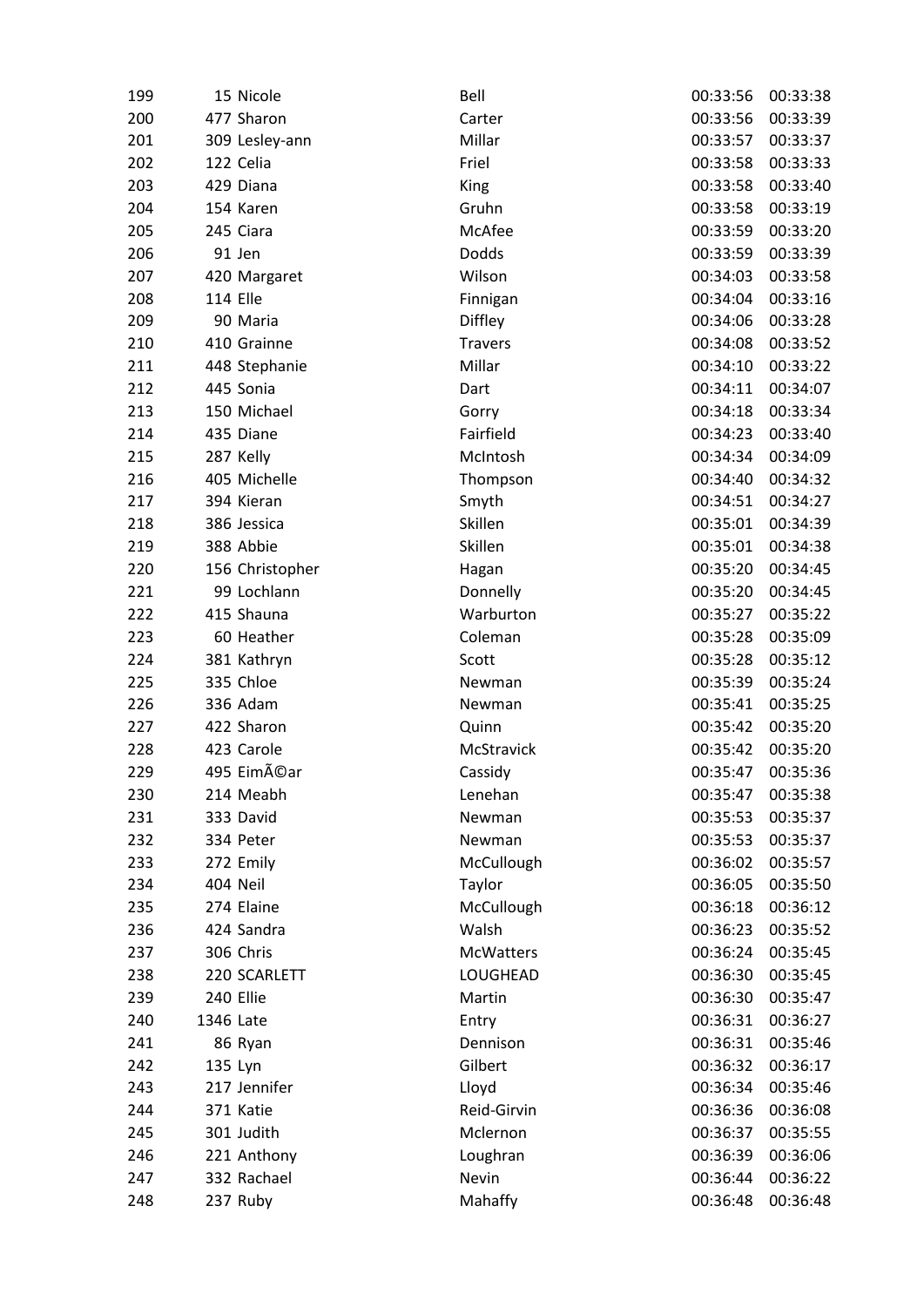| 249 |           | 255 Cheryl      | McCaughan       | 00:37:02 | 00:36:18 |
|-----|-----------|-----------------|-----------------|----------|----------|
| 250 |           | 473 Hollie      | Hunter          | 00:37:04 | 00:36:02 |
| 251 |           | 304 Chelsea     | McMullan        | 00:37:06 | 00:36:20 |
| 252 |           | 199 Kayleigh    | Kerr            | 00:37:06 | 00:36:33 |
| 253 |           | 300 Sinead      | McLaughlin      | 00:37:08 | 00:36:35 |
| 254 |           | 117 Grace       | Foord           | 00:37:10 | 00:36:42 |
| 255 |           | 302 Hannah      | <b>McManus</b>  | 00:37:10 | 00:36:29 |
| 256 |           | 193 Tony        | Kearley         | 00:37:15 | 00:36:35 |
| 257 |           | 118 Isaac       | Foord           | 00:37:27 | 00:36:59 |
| 258 |           | 116 Dan         | Foord           | 00:37:29 | 00:37:01 |
| 259 |           | 121 Nicola      | <b>FORSYTHE</b> | 00:37:33 | 00:36:59 |
| 260 |           | 290 HEATHER     | <b>MCKEE</b>    | 00:37:34 | 00:37:33 |
| 261 | 254 Lisa  |                 | McCartney       | 00:37:35 | 00:37:35 |
| 262 |           | 296 Cindy       | Mckerrow        | 00:37:36 | 00:37:36 |
| 263 |           | 62 Fiona        | Collins         | 00:37:37 | 00:37:37 |
| 264 |           | 35 Angela       | <b>Briggs</b>   | 00:37:37 | 00:37:35 |
| 265 |           | 95 Heather      | Doherty         | 00:37:37 | 00:37:37 |
| 266 |           | 417 DARREN      | <b>WEBB</b>     | 00:37:38 | 00:37:01 |
| 267 |           | 480 Alex        | Patterson       | 00:37:41 | 00:37:38 |
| 268 |           | 482 Claire      | McKinney        | 00:37:41 | 00:37:24 |
| 269 |           | 483 Luke        | Mckinney        | 00:37:42 | 00:37:24 |
| 270 |           | 481 Darren      | McCracken       | 00:37:42 | 00:37:39 |
| 271 |           | 6 Linda         | Angus           | 00:37:45 | 00:37:43 |
| 272 |           | 22 Joanne       | <b>Black</b>    | 00:37:46 | 00:37:44 |
| 273 |           | 324 Alejandra   | Mullen          | 00:37:46 | 00:37:46 |
| 274 |           | 419 Nicola      | Williams        | 00:37:47 | 00:37:44 |
| 275 |           | 416 Barbara     | Ward            | 00:37:49 | 00:37:47 |
| 276 |           | 391 Zach        | Smith           | 00:37:49 | 00:36:59 |
| 277 |           | 392 Hannah      | Smyth           | 00:37:53 | 00:37:27 |
| 278 | 1132 Ella |                 | Latuske         | 00:37:55 | 00:37:40 |
| 279 |           | 181 Emily       | Hodkinson       | 00:37:58 | 00:37:42 |
| 280 |           | 183 Alice       | Hodkinson       | 00:37:59 | 00:37:43 |
| 281 |           | 85 Bronagh      | Dempster        | 00:37:59 | 00:37:24 |
| 282 |           | 84 Sarah        | Dempster        | 00:37:59 | 00:37:25 |
| 283 |           | 196 Aileen      | Keenan          | 00:38:10 | 00:37:40 |
| 284 |           | 455 Michael     | Morgan          | 00:38:13 | 00:37:46 |
| 285 |           | 273 Lucy        | McCullough      | 00:38:14 | 00:38:08 |
| 286 |           | 34 Kennedy      | <b>BRIGGS</b>   | 00:38:14 | 00:37:26 |
| 287 |           | 41 Tracy        | <b>Brown</b>    | 00:38:15 | 00:37:25 |
| 288 |           | 271 Paul        | McCullough      | 00:38:16 | 00:38:10 |
| 289 |           | 261 Rebecca     | Mcconaghie      | 00:38:28 | 00:38:01 |
| 290 |           | 498 Katie       | Johnston        | 00:38:39 | 00:38:16 |
| 291 |           | 1143 Agnes      | Maginnes        | 00:38:40 | 00:37:50 |
| 292 |           | 169 Amelia      | Henderson       | 00:39:14 | 00:38:38 |
| 293 |           | 168 Karl        | Henderson       | 00:39:15 | 00:38:39 |
| 294 |           | 88 Beverly      | Dickey          | 00:39:15 | 00:38:31 |
| 295 |           | <b>366 Nick</b> | Rafferty        | 00:39:32 | 00:38:56 |
| 296 |           | 365 Deirdre     | Rafferty        | 00:39:33 | 00:38:57 |
| 297 |           | 262 Leanne      | McConnell       | 00:39:35 | 00:39:06 |
| 298 |           | 49 Zoe          | Campbell        | 00:39:39 | 00:39:08 |
|     |           |                 |                 |          |          |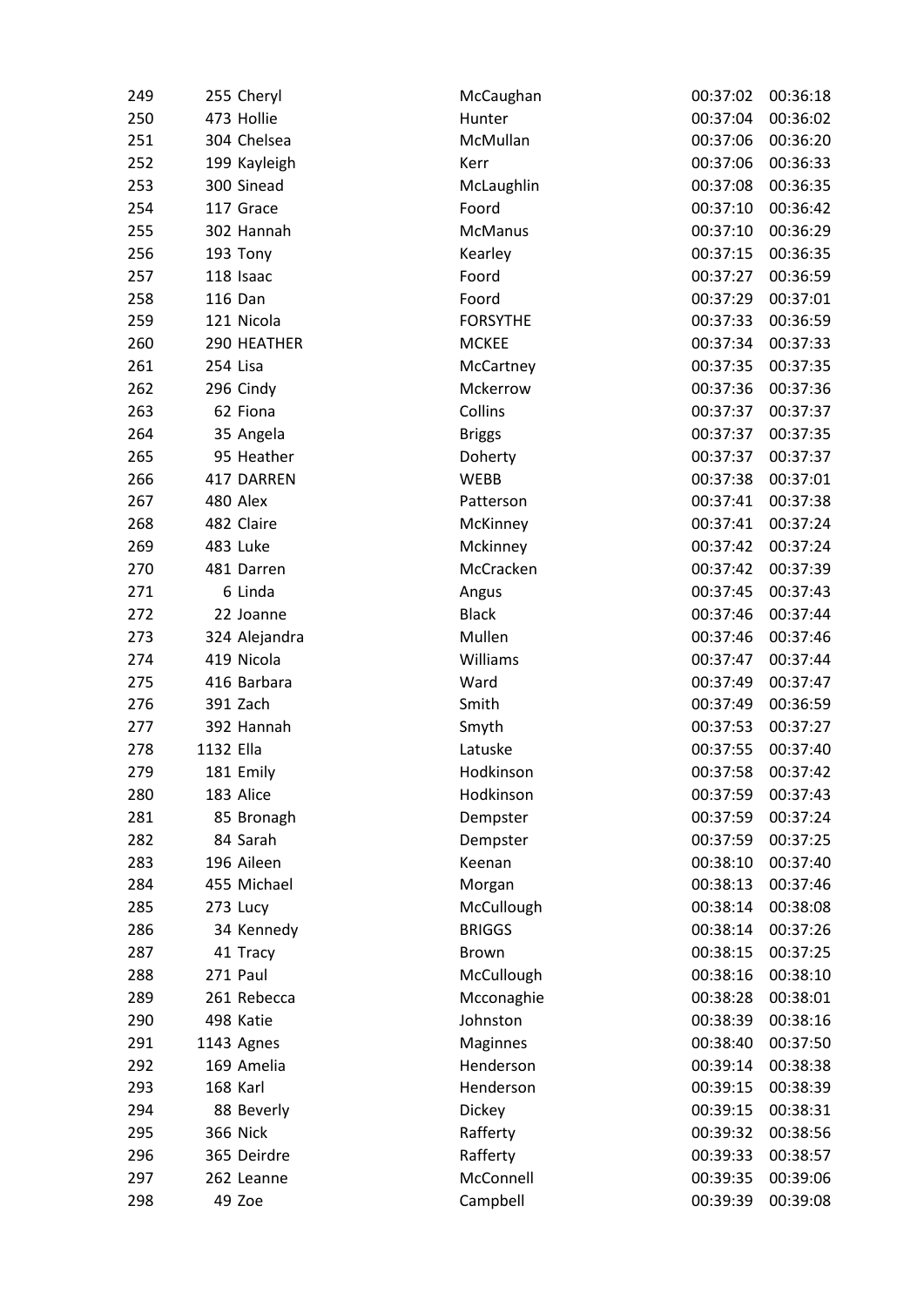| 299 | 264 Brendan     | McConnell      | 00:39:41 | 00:39:11 |
|-----|-----------------|----------------|----------|----------|
| 300 | 427 Patrick     | Lyness         | 00:39:42 | 00:39:37 |
| 301 | 426 Gemma       | Lyness         | 00:39:42 | 00:39:37 |
| 302 | 322 Olivvi      | Mulderrig      | 00:40:00 | 00:39:24 |
| 303 | 321 Tracy       | Mulderrig      | 00:40:00 | 00:39:24 |
| 304 | 475 Hazel       | Mancita        | 00:40:05 | 00:39:10 |
| 305 | 127 Jessica     | <b>GARVIN</b>  | 00:40:05 | 00:39:24 |
| 306 | 125 David       | Garvin         | 00:40:06 | 00:39:25 |
| 307 | 143 Ankit       | Goel           | 00:40:07 | 00:39:59 |
| 308 | 144 Avya        | Goel           | 00:40:08 | 00:40:00 |
| 309 | 490 Ronan       | McGoldrick     | 00:40:09 | 00:39:55 |
| 310 | 389 Brenda      | Small          | 00:40:13 | 00:39:49 |
| 311 | 373 Tamara      | Robinson       | 00:40:18 | 00:39:41 |
| 312 | 491 Rosena      | McGoldrick     | 00:40:30 | 00:40:14 |
| 313 | 488 Nicola      | McGoldrick     | 00:40:31 | 00:40:15 |
| 314 | 101 Mark        | Dougherty      | 00:40:45 | 00:39:49 |
| 315 | 103 Jonah       | Dougherty      | 00:40:45 | 00:39:54 |
| 316 | 303 Katy        | McMonagle      | 00:40:46 | 00:40:38 |
| 317 | 363 Aoibheann   | Quail          | 00:41:05 | 00:40:21 |
| 318 | 362 Caoimhe     | Quail          | 00:41:05 | 00:40:21 |
| 319 | 476 Jhan        | Natividad      | 00:41:08 | 00:40:13 |
| 320 | 403 Sandra      | Taggart        | 00:41:11 | 00:40:25 |
| 321 | 47 Roisin       | <b>Byrne</b>   | 00:41:27 | 00:41:04 |
| 322 | 63 Lisa         | Cooper         | 00:41:27 | 00:40:43 |
| 323 | 64 Erin         | Cooper         | 00:41:28 | 00:40:43 |
| 324 | 342 Joanne      | O'Neill        | 00:41:36 | 00:40:46 |
| 325 | 250 Caroline    | McCafferty     | 00:41:36 | 00:40:47 |
| 326 | 295 Mervyn      | Mckeown        | 00:41:52 | 00:41:35 |
| 327 | <b>305 Anne</b> | Mcveigh        | 00:41:54 | 00:41:43 |
| 328 | 294 Charmain    | Mckeown        | 00:41:56 | 00:41:40 |
| 329 | 326 Erin        | Mulligan       | 00:41:57 | 00:41:15 |
| 330 | 472 Marielle    | Hunter         | 00:41:58 | 00:41:08 |
| 331 | 325 Ciara       | Mulligan       | 00:41:58 | 00:41:16 |
| 332 | 360 Noah        | Potts          | 00:41:58 | 00:41:49 |
| 333 | 316 Aoife       | Moore          | 00:41:58 | 00:41:10 |
| 334 | 57 Helen        | Carter         | 00:41:59 | 00:41:50 |
| 335 | 355 Thomas      | Pickup         | 00:41:59 | 00:41:38 |
| 336 | 108 Edel        | Egan           | 00:42:00 | 00:41:40 |
| 337 | 23 Paula        | <b>Blair</b>   | 00:42:14 | 00:41:30 |
| 338 | 507 Andrea      | Jamison        | 00:42:17 | 00:41:28 |
| 339 | 191 Kathryn     | Kavanagh       | 00:42:22 | 00:41:51 |
| 340 | 30 Laura        | <b>Brennan</b> | 00:42:52 | 00:42:42 |
| 341 | 32 Adam         | <b>Brennan</b> | 00:42:53 | 00:42:43 |
| 342 | 368 Laura       | Rainey         | 00:42:58 | 00:42:37 |
| 343 | 369 Greg        | Rainey         | 00:43:00 | 00:42:39 |
| 344 | 58 Megan        | cassidy        | 00:43:07 | 00:42:52 |
| 345 | 243 Rachel      | McKnight       | 00:43:12 | 00:42:24 |
| 346 | 102 Oliver      | Dougherty      | 00:43:19 | 00:42:22 |
| 347 | 100 Gillian     | Dougherty      | 00:43:19 | 00:42:27 |
| 348 | 186 Ryan        | Hooke          | 00:43:47 | 00:43:27 |
|     |                 |                |          |          |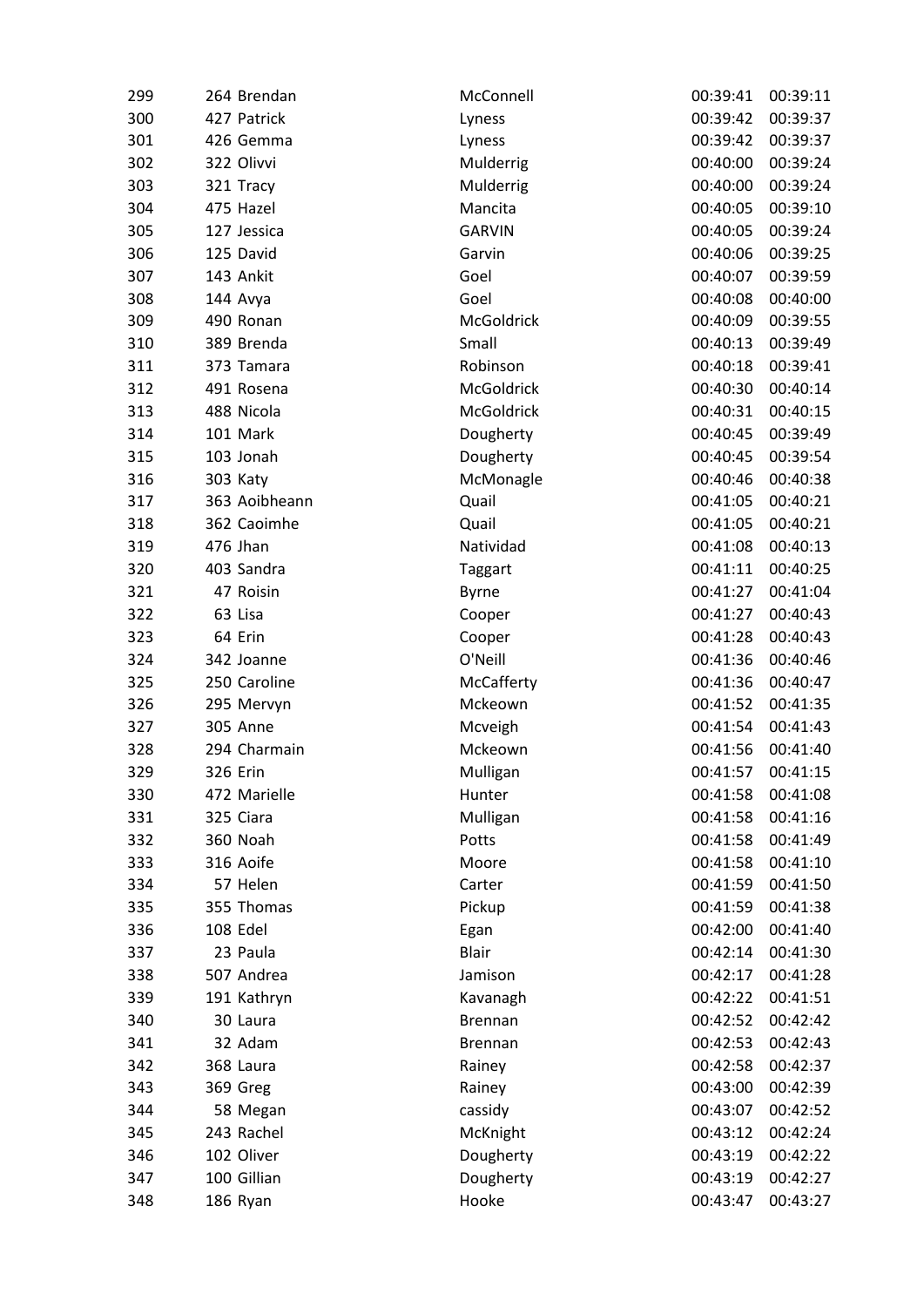| 349 | 487 Zoe             | McKinstry      | 00:43:52 | 00:43:27 |
|-----|---------------------|----------------|----------|----------|
| 350 | 486 Martin          | Downey         | 00:43:52 | 00:43:28 |
| 351 | 185 Glenda          | Hooke          | 00:43:54 | 00:43:35 |
| 352 | 79 nathan           | curran         | 00:43:56 | 00:43:39 |
| 353 | 134 Leanne          | Gibson         | 00:43:56 | 00:43:15 |
| 354 | 160 Michelle        | Harkley        | 00:43:57 | 00:43:16 |
| 355 | 346 Pauline         | Owens          | 00:44:00 | 00:43:24 |
| 356 | 111 Christine       | Fenton         | 00:44:01 | 00:43:24 |
| 357 | 345 Ann             | Owens          | 00:44:01 | 00:43:25 |
| 358 | 68 stephen          | couser         | 00:44:05 | 00:43:48 |
| 359 | 484 Lynda           | Kennedy        | 00:44:08 | 00:43:10 |
| 360 | 485 Keon            | Mcauley        | 00:44:08 | 00:43:11 |
| 361 | 119 claire          | forker         | 00:44:13 | 00:43:57 |
| 362 | 284 Christopher     | McIlroy        | 00:44:36 | 00:44:17 |
| 363 | 285 Tommy           | McIlroy        | 00:44:37 | 00:44:17 |
| 364 | 508 Adam            | Mcilroy        | 00:44:37 | 00:44:16 |
| 365 | 441 Rebecca         | McKinney       | 00:44:40 | 00:44:22 |
| 366 | 442 Pete            | Snodden        | 00:44:40 | 00:44:28 |
| 367 | 440 Paulo           | Ross           | 00:44:41 | 00:44:41 |
| 368 | 330 Leeann          | Neeson         | 00:45:02 | 00:44:10 |
| 369 | 141 Jim             | Girvan         | 00:45:04 | 00:44:11 |
| 370 | 187 Hughsey         | Hughes         | 00:45:11 | 00:44:20 |
| 371 | 297 Gary            | McKittrick     | 00:45:11 | 00:44:21 |
| 372 | 8 Tony              | Barclay        | 00:45:20 | 00:44:38 |
| 373 | 9 Emma              | Barclay        | 00:45:21 | 00:44:39 |
| 374 | 276 Melissa         | McDonald       | 00:45:22 | 00:44:42 |
| 375 | 172 Julie           | Hewit          | 00:45:22 | 00:44:41 |
| 376 | 470 Ben             | Sharkey        | 00:45:45 | 00:45:27 |
| 377 | 17 Paula            | Bell           | 00:46:04 | 00:45:51 |
| 378 | 436 Cher            | $\mathsf{C}$   | 00:46:14 | 00:46:01 |
| 379 | 270 James           | McCreight      | 00:46:31 | 00:46:00 |
| 380 | 77 Grainne          | Cunningham     | 00:46:32 | 00:46:01 |
| 381 | 469 Julie           | Sharkey        | 00:46:35 | 00:46:17 |
| 382 | 197 Nicola          | Keery          | 00:46:46 | 00:45:53 |
| 383 | 468 Gemma           | <b>Beattie</b> | 00:46:47 | 00:45:54 |
| 384 | 269 Gregory         | McCourt        | 00:46:49 | 00:45:56 |
| 385 | 323 David           | Mulhern        | 00:48:38 | 00:48:09 |
| 386 | 347 Amy             | Palmer         | 00:48:40 | 00:48:10 |
| 387 | 367 Wendy           | Rainey         | 00:48:57 | 00:48:18 |
| 388 | 382 Rowan           | Scott          | 00:49:02 | 00:48:53 |
| 389 | 175 Caroline        | Hill           | 00:49:19 | 00:48:25 |
| 390 | 38 Marcella         | Brown          | 00:49:19 | 00:48:27 |
| 391 | 343 Annmarie        | obrien         | 00:49:28 | 00:49:02 |
| 392 | 52 Nicola           | Carberry       | 00:51:17 | 00:50:46 |
| 393 | 350 Margaret        | Palmer         | 00:51:18 | 00:50:46 |
| 394 | 1302 RACHAEL        | SANDS          | 00:51:24 | 00:50:42 |
| 395 | 16 Frances          | Bell           | 00:52:33 | 00:52:20 |
| 396 | <b>18 CATHERINE</b> | <b>BELL</b>    | 00:52:34 | 00:52:20 |
| 397 | 289 Charles         | McIvor         | 00:53:16 | 00:52:38 |
|     |                     |                | 00:53:32 | 00:52:37 |